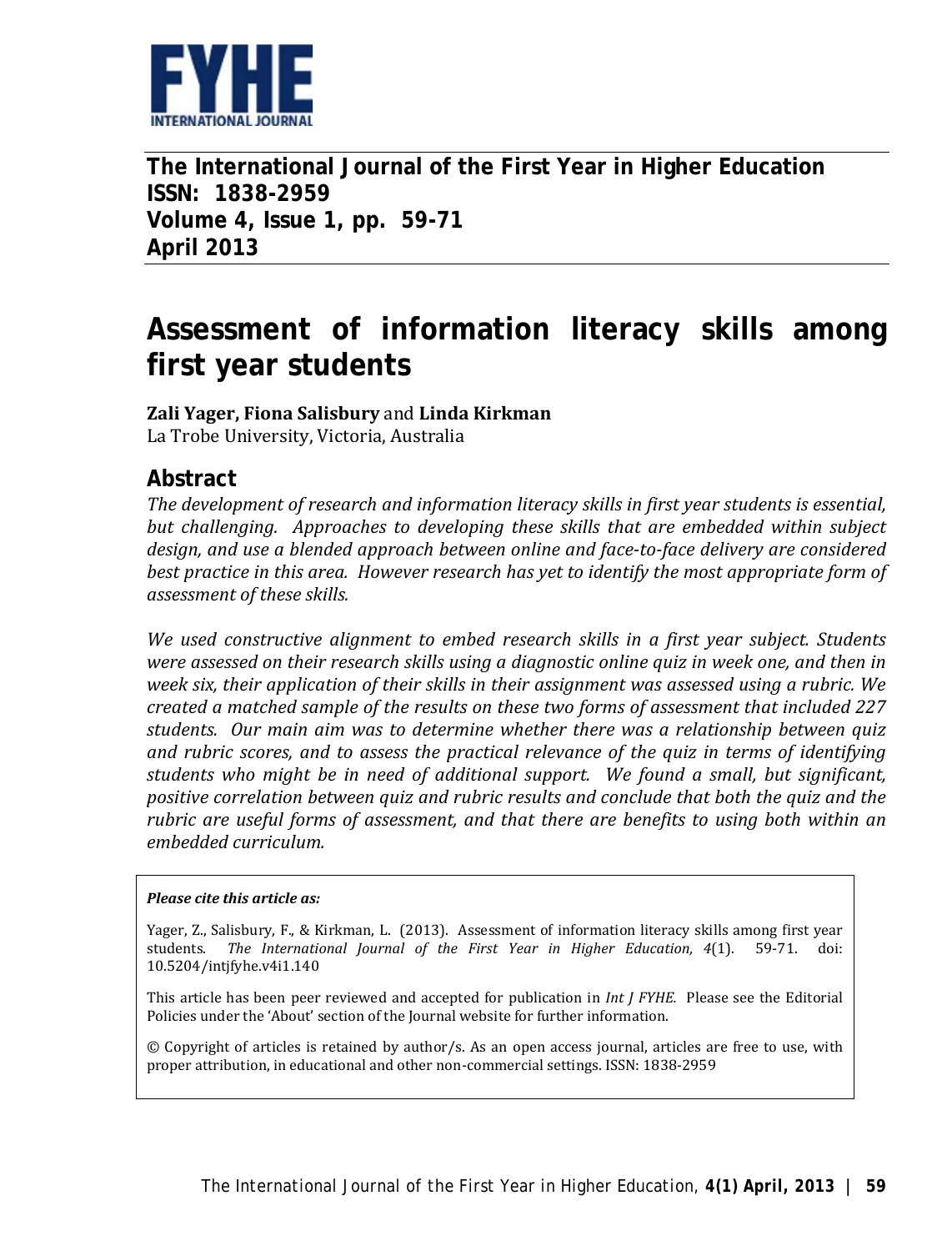# **Introduction and background literature**

Graduate skills and capabilities incorporate<br>the skills and knowledge that the skills and knowledge that undergraduates should develop beyond discipline-specific content traditionally associated with a university education (Barrie, 2007). Research and information literacy form a crucial part of these capabilities, as they contribute to students' writing and critical thinking (Andrews & Patil, 2007; Grafstein, 2002). It is particularly important that students are able to use these skills in their first year at university, but there is little continuity in the expectations, teaching or assessment of these skills from high school to tertiary settings (Willison & O'Regan, 2005). Universities are under increasing pressure to measure and report levels of graduate attribute type skills during the first year at university (Barrie, 2007), and then to demonstrate improvement of those skills over the course of a degree. In order to do this, library and teaching staff must utilise best practice in terms of the direct teaching, and assessment of information literacy and research skills.

In the tertiary education environment, an embedded approach to the development of research skills has been acknowledged as<br>superior to providing stand-alone superior to providing stand-alone workshops (Price, Becker, Clark, & Collins, 2011). This approach provides greater opportunities for students to learn, practice and receive feedback on their skills (Treleaven & Voola, 2011). A study previously published in this journal described an embedded approach to the development of generic academic skills using online tutorials to teach information literacy skills (Cassar, Funk, Hutchings, Henderson, & Pancini, 2012). Instruction for the development of information literacy skills is now commonly provided online in order to provide services to an increasing number of students (Anderson & May, 2010; Zhang, Watson, & Banfield, 2007). Blended instruction formats (with a combination of online and face-to-face delivery) emerge as favourable in a review of studies comparing these approaches (Zhang et al.).

The two dominant forms of assessment of information literacy skills include the use of short online quizzes, or the assessment of skills as demonstrated in students' assignments. Online quizzes are often favoured as universities come under<br>pressure to provide diagnostic and provide diagnostic and summative assessment of graduate skills<br>(Barrie, 2007). Academics are often Academics are often sceptical of the capacity of a brief, online, multiple-choice quiz to accurately assess these higher order skills. However they do acknowledge that using such methods are the easiest option, and might facilitate cross-institutional comparisons (Scharf, Elliott, Huey, Briller, & Joshi, 2007). Many Australian universities have therefore developed short online multiple-choice tests to assess information literacy (Price et al., 2011) and large, standardised forms of online testing to examine these skills have been used in the USA (Educational<br>Testing Service. 2004: Kent State Service, 2004; Kent University Libraries and Media Services, 2007). Assessment of applied information literacy skills in student's written work, using rubrics that scaffold assessment criteria and indicate where students could improve, is often considered to be a more authentic method of assessment (Knight, 2006). However this option is resource intensive and not particularly viable with large class sizes. Nevertheless many authors have described their use of portfolio-based assessment to determine information literacy skills using either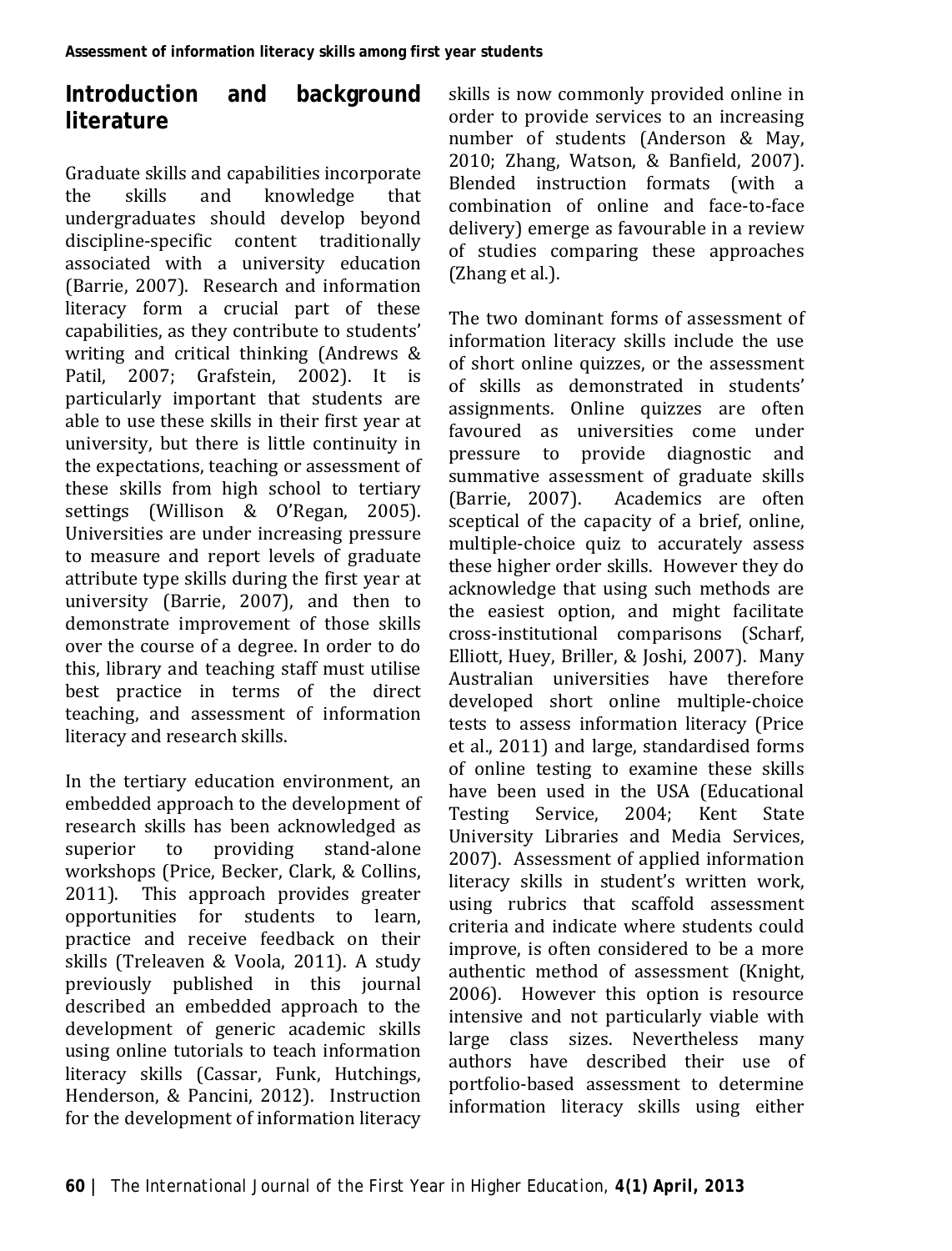rubrics or checklists as a grading framework (e.g. Knight; Scharf et al., 2007).

In this paper, we aim to contribute to the debate regarding the assessment of research and information literacy skills. We compare the scores of the same students on a multiple-choice assessment<br>and a rubric-based assessment of and a rubric-based assessment of information literacy, and use statistics to determine the relationship between the two. In addition, we provide information regarding the potential usefulness of each<br>assessment approach in identifying assessment approach in identifying students who are performing well, or those who are in need of additional support.

# **The Context: "Concepts of Wellbeing" at La Trobe University**

At La Trobe University, information literacy and research skills are classified as being part of the Inquiry/Research graduate capability, which is one of six capabilities including speaking, teamwork, critical thinking, inquiry/research, and creative problem solving (La Trobe University, 2011a). The *Design for Learning* (La Trobe University, 2009) curriculum renewal plan involved<br>mapping and embedding graduate mapping and embedding graduate<br>capabilities into every course and capabilities into every course and providing feedback about learning in the six graduate capabilities at cornerstone (first year), mid-point (2nd-3rd year) and capstone (final year) levels.

We (the teaching team) trialled an approach to embedding the graduate capability of Inquiry/Research in *Concepts of Wellbeing* [EDU1CW], a large  $(N \sim 340)$ first year subject. This subject is delivered in the first semester of the first year of study for all primary and secondary

Bachelor of Education students (approximately 340 each year). One of the major aims of EDU1CW is to facilitate first year students' transition to university through a content focus on their personal wellbeing, and a skills focus on their academic capabilities through formative assessment (using a model described in Taylor, 2008). Full details of the subject are published elsewhere (Yager, 2011).

In order to embed the teaching and assessment of Inquiry/Research skills, we used constructive alignment. This involves subject design where the Intended Learning Outcomes [ILO's], teaching and learning activities and assessment are all related to each other in order to encourage deep learning (Biggs & Tang, 2007). In *Concepts of Wellbeing*, we included the development of Inquiry/Research as an ILO of the subject and this was communicated to students in written and verbal forms. A variety of online and faceto-face teaching and learning activities were provided for direct instruction about Inquiry/Research skills. Online activities included the Inquiry/Research Quiz [IRQ],<br>a multiple-choice assessment with a multiple-choice assessment with automated feedback, and LibSkills online modules, which provided further information following the quiz. In class, lectures about database searching, using library resources and referencing were<br>provided. Students then had the Students then had the opportunity to practice searching library databases to find journal articles relevant to their assessment topic in tutorials held<br>in the computer labs. None of these in the computer labs. activities were technically compulsory, but all students were strongly encouraged to complete all activities.

Students were initially assessed on their Inquiry/Research skills using the IRQ, and then on a rubric-based evaluation of their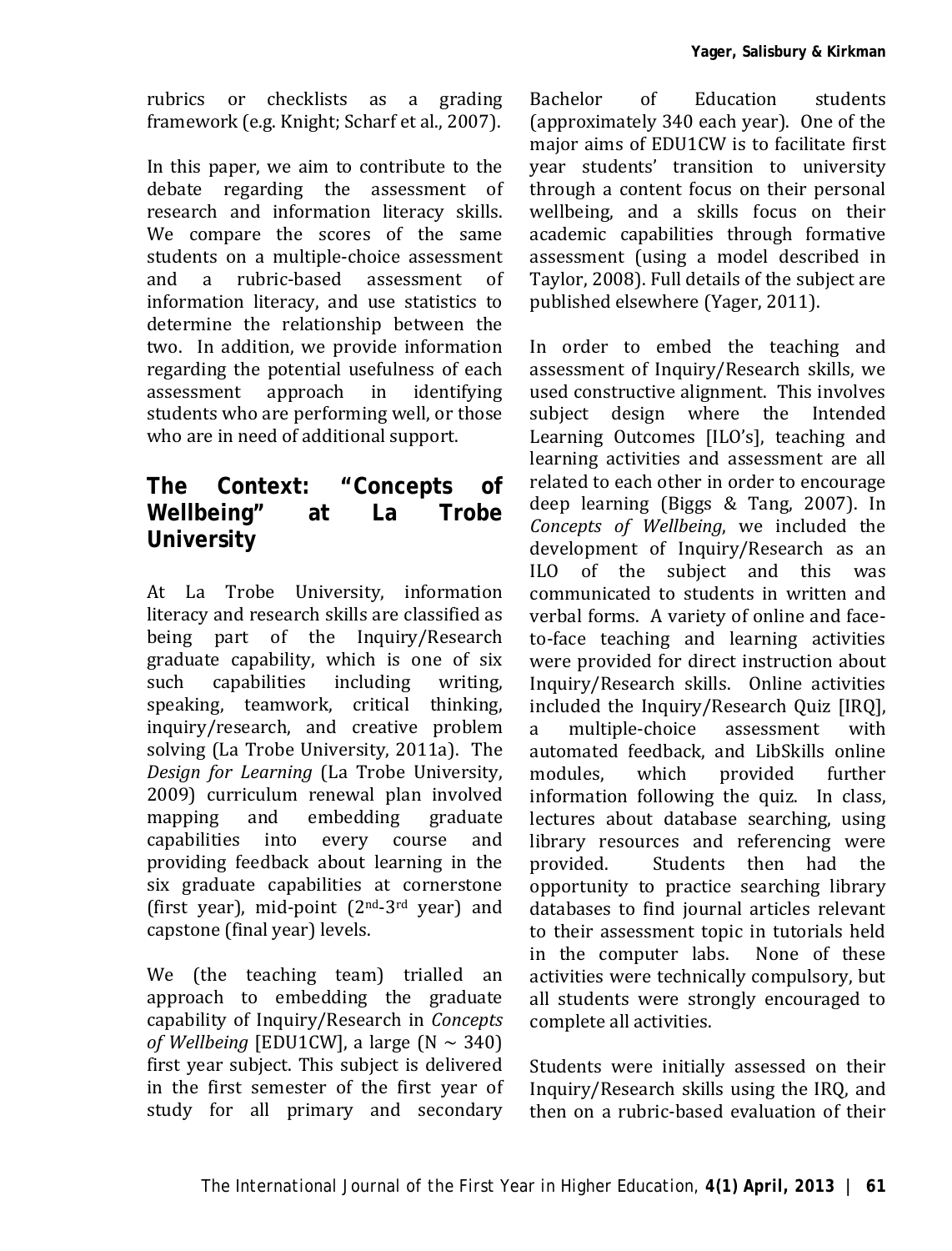skills as demonstrated in their assessment. Students were encouraged to complete the IRQ in the first or second week of classes, so this formed the first learning activity<br>that taught students about that taught students about Inquiry/Research skills, but it was also an assessment of their baseline skill level. Students then practiced and demonstrated what they had learned in the first lowstakes written assessment for EDU1CW<br>(Stage 1. described below). Finally.  $(Stage 1, described below).$ students were formally assessed on whether they met the cornerstone standards for Inquiry/Research in their Stage 2 assignment (Theoretical and Background Plan, described below) due in week six, and were given formal feedback on their Inquiry/Research skills on a rubric in week eight. The rubric that we used was based on the La Trobe University Information Literacy Framework (La Trobe University, 2011b). The Framework has six standards, which articulate learning outcomes at cornerstone, midpoint and capstone levels and is based on a standardised (Bundy, 2004). The cornerstone outcomes from the Framework were transferred to the rubric and used to assess students' assignments in terms of meeting, not meeting, or exceeding the standard.

The major assessment in EDU1CW, the Personal Wellbeing Plan (PWP), was designed to facilitate Inquiry/Research skill development through a series of written assessments in four stages, described below.

• Stage 1: the Proposal (10%, due week four) required students to present an evidence-based plan for personal behaviour change and give APA-style references of two peerreviewed journal articles that they might use to support this plan. Feedback to students focussed on

academic writing and referencing skills as well as the suitability and credibility of the articles chosen. Referencing was required, but did not attract a grade, giving students a

- "free trial."<br>Stage 2: • Stage 2: Theoretical and Background Information (30%, due in week six) required students to summarise their journal articles and indicate how the research related to their plan for<br>improving their wellbeing. improving their wellbeing.<br>Inquiry/Research skills were Inquiry/Research assessed using the rubric described above. An overview of the criteria and mechanisms for assessment of each criteria used in the rubric is provided in Table 1 (below).
- Stage 3: the Reflection (20%, due week 11) required students to respond to a series of structured reflective questions about their experiences of behaviour change and to demonstrate continuing improvement in their writing and referencing skills. This allowed students the opportunity to further practice and demonstrate skills after they had received formal feedback on how well they had met the cornerstone standards.
- Stage 4: the Artefact (10%, due week 13) required students to provide a visual representation of their attempts at behaviour change and allowed a final attempt at referencing.

For the PWP assessment, students were also required to submit all previous stages of their work when they submitted their current piece of assessment. This allowed academic staff to refer back to students' past attempts and whether they have responded to feedback that was provided.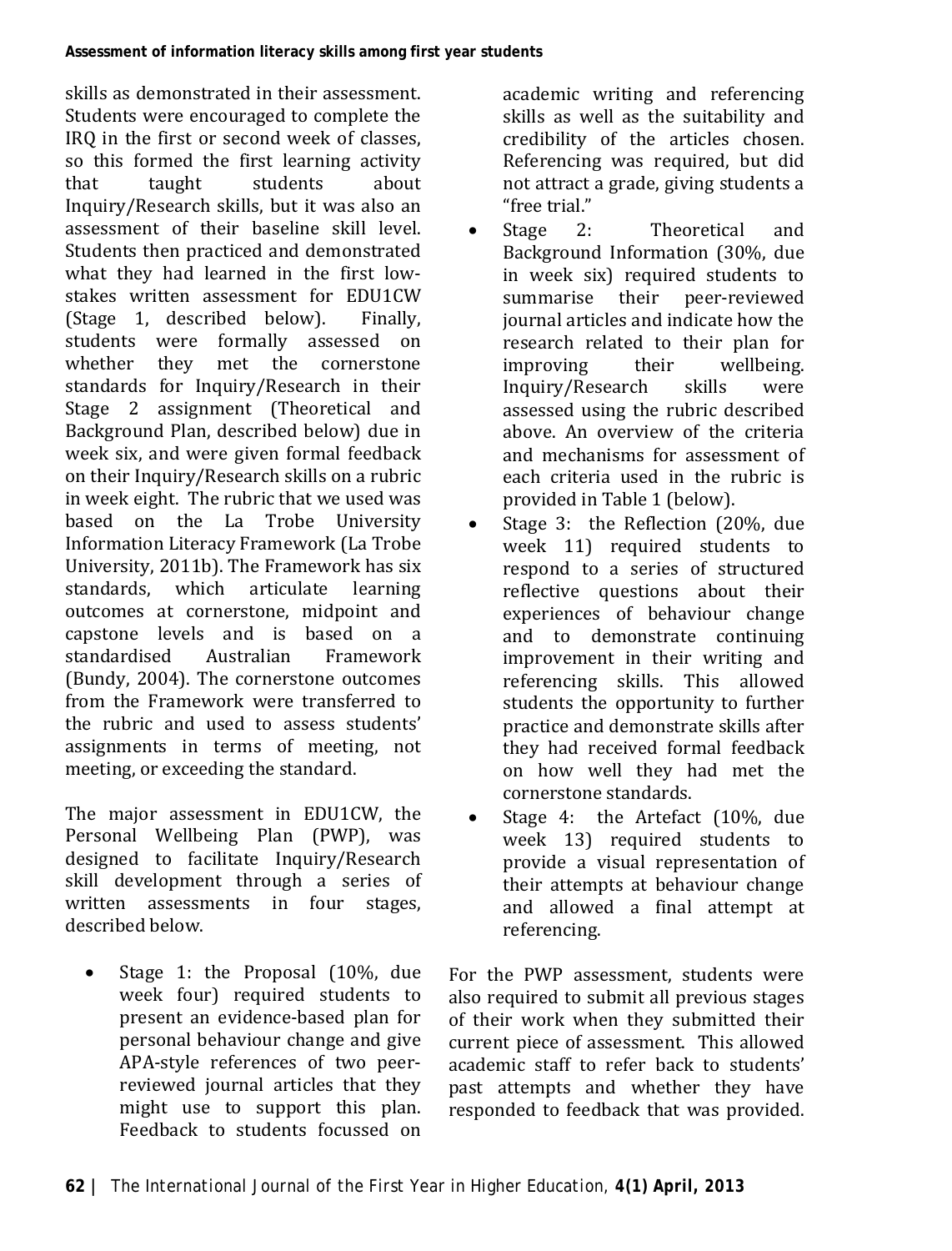Grading was such that students were penalised for failing to respond to, and incorporate this feedback.

#### *Research questions*

The main aim of this research was to use statistics to determine the correlation between students' Inquiry/Research Skills as assessed in an online quiz, and as demonstrated through their written assessment. The research questions were as follows:

- 1) Did either demographic factors (age, gender, course enrolled in) or quiz factors (amount of time taken, week quiz was done, making more than one attempt at the quiz) impact on students' quiz results?
- 2) Did demographic factors (age, gender,<br>course enrolled in impact on course enrolled in) impact students' rubric results?
- 3) Was there a relationship between the quiz and rubric scores? and
- 4) Is the quiz a useful tool for identifying students who might be performing well, or in need of additional support for this graduate capability?

# **Methods**

### *Participants*

Participants were first year undergraduates enrolled in the first year, first semester subject *Concepts of*  The Faculty of Education Human Ethics Committee approved a universal ethics application that covered many projects relating to the first year in the faculty. This meant that students gave informed consent to the collection of data, test scores, artefacts of assessment and a first year survey in the first week of class.

No students refused participation. A total of 320 students were enrolled in the class, but matched data for both the IRQ and rubric was only available for 227 students, which comprised the sample for this study.

#### *Measurement*

Students' research skills were assessed using the IRQ, and the rubric-based assessment in Stage 2 of their major assignment, the PWP. In the first week of semester, students were directed to the IRQ through their learning management system (Moodle). Completion of the quiz and modules was voluntary, but strongly encouraged, and students were allowed as many attempts at the quiz as they liked. Students' total score on their first attempt at the quiz and total scores of any subsequent attempts were recorded using program software. This information was exported to Microsoft Excel by library staff, and provided to teaching staff. In week 6, students submitted Stage 2 of their PWP and their Inquiry/Research skills were assessed using a rubric (described above). Marks for each of the six areas of the rubric were recorded as 1 = *standard not met*, 2 = *standard met* and 3 = *standard exceeded* in accordance with the university guidelines<br>for measuring graduate capabilities. measuring graduate capabilities,<br>ding a total score out of 18. In providing a total score out of 18. addition, tutors recorded whether or not the student was considered to have met the standard (or not met, or exceeded) overall. This information was then entered into an excel database, along with details of each student's birth date, gender, course, and student number.

Raw data in excel spread sheets were obtained from teaching and library staff and sorted by surname. Data were copied into SPSS, and matched manually, by student name. A total of  $N = 319$  first year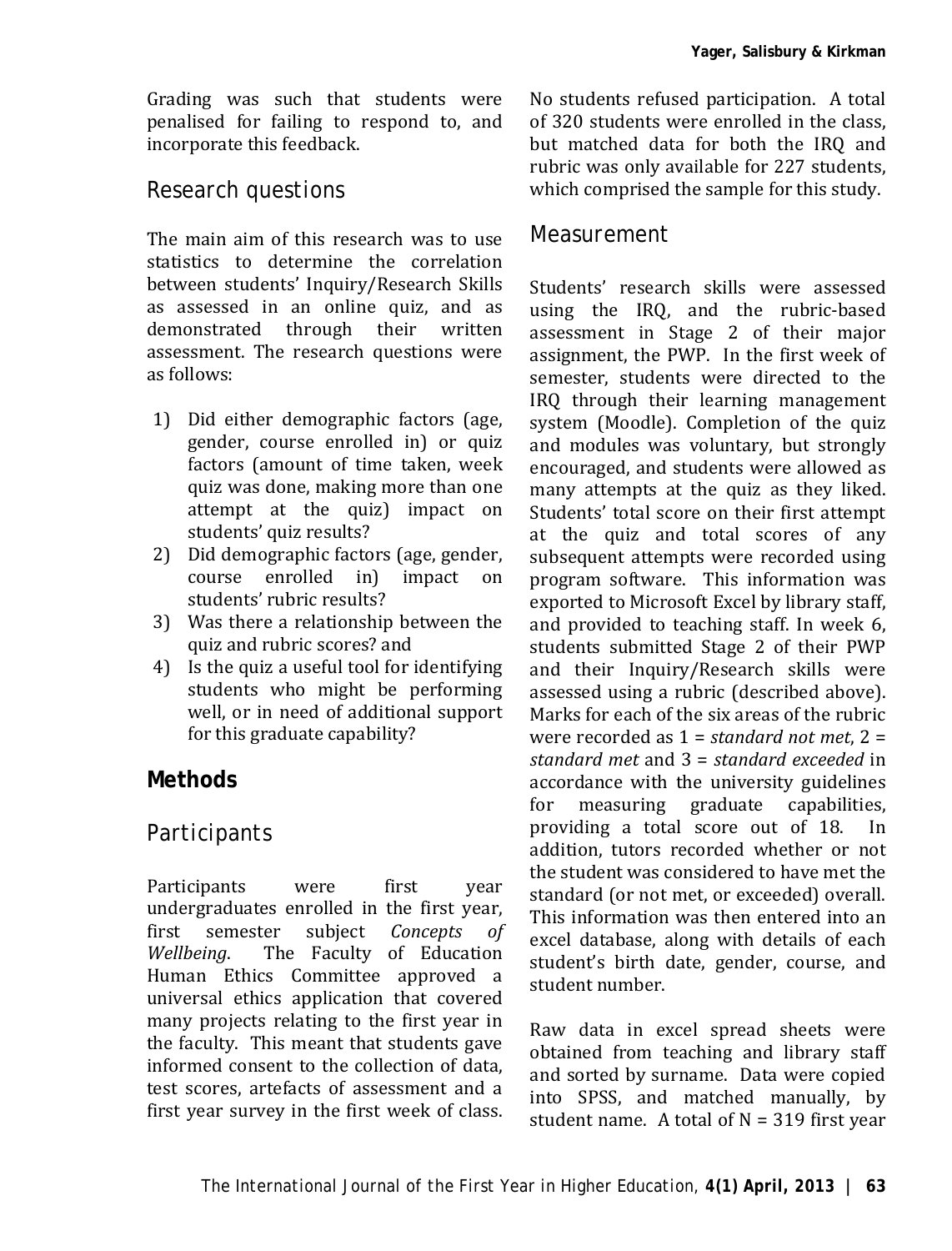students had results on the online quiz, and a total of N = 320 students were enrolled in EDU1CW. However, the lists of students in each database were not identical. From a total of  $N = 338$  entries into the SPSS database, n = 90 were removed as they did not have rubric data, and  $n = 21$  were removed as they did not have quiz data. This resulted in a final sample of  $n = 227$ students for whom matched data for both the quiz and rubric was available.

#### *Data analysis*

Data screening and initial exploration revealed that the total scores on the first attempt of the quiz, and scores on the rubric were not normally distributed; therefore non-parametric tests were used in all analyses. Descriptive statistics were used to obtain means and frequencies in<br>relation to demographic data and demographic performance on the IRQ and rubric. Where data were categorical and allowed for the comparison of two groups, Mann-Whitney U tests (the non-parametric alternative to an independent samples t-test) were used to determine the differences between these groups on quiz and rubric scores. Where data were categorical and allowed for the comparison of three groups, Kruskal-Wallis tests were used (the non-parametric version of a One-Way ANOVA) to test for the differences on quiz and rubric outcomes by course, and quiz factors.

Where data were continuous, Spearman's rho was used as the non-parametric version of the Pearson's test to determine correlations between scores. This same test was used to determine whether there was a correlation between the IRQ score and the total score on the rubric. Where there were significant correlations, the relationship was explored further using Mann-Whitney U tests.

#### **Results**

# *Description of the sample*

Data for both the quiz and the rubric were available for 227 students. Mann-Whitney U tests demonstrated the representativeness of this sample as there were no significant differences between the total score on the online quiz of the students in the final sample and those who were excluded due to missing rubric data  $(z = -0.51, p = .61)$ . There was also no difference on the total rubric scores between those included in the final sample and those who were excluded due to missing quiz data (*z* = -0.99, *p* = .32).

The sample was predominantly female (females: 71.4%, n = 162; males: 28.6%, n = 65). Most students were enrolled in a Bachelor of Education (70%,  $n = 159$ ), and a smaller proportion were enrolled in a Bachelor of Physical and Health Education  $(10.6\% \text{, } n = 24)$  or a Bachelor of Early Childhood (15%,  $n = 34$ ). A small number of students  $(4.4\% \text{ n} = 10)$  were enrolled in degrees in other faculties. Students ranged in age from 18 to 58 years of age. The median was 19 years and the mean age was 21.05 years [5.62].

#### *Results of quiz-based assessment*

On their first attempt at the quiz, student's scores ranged from 2 to 10 and the mean [SD] was 7.33 [1.53]. The proportion of students who got each of the quiz items correct is provided in Table 1.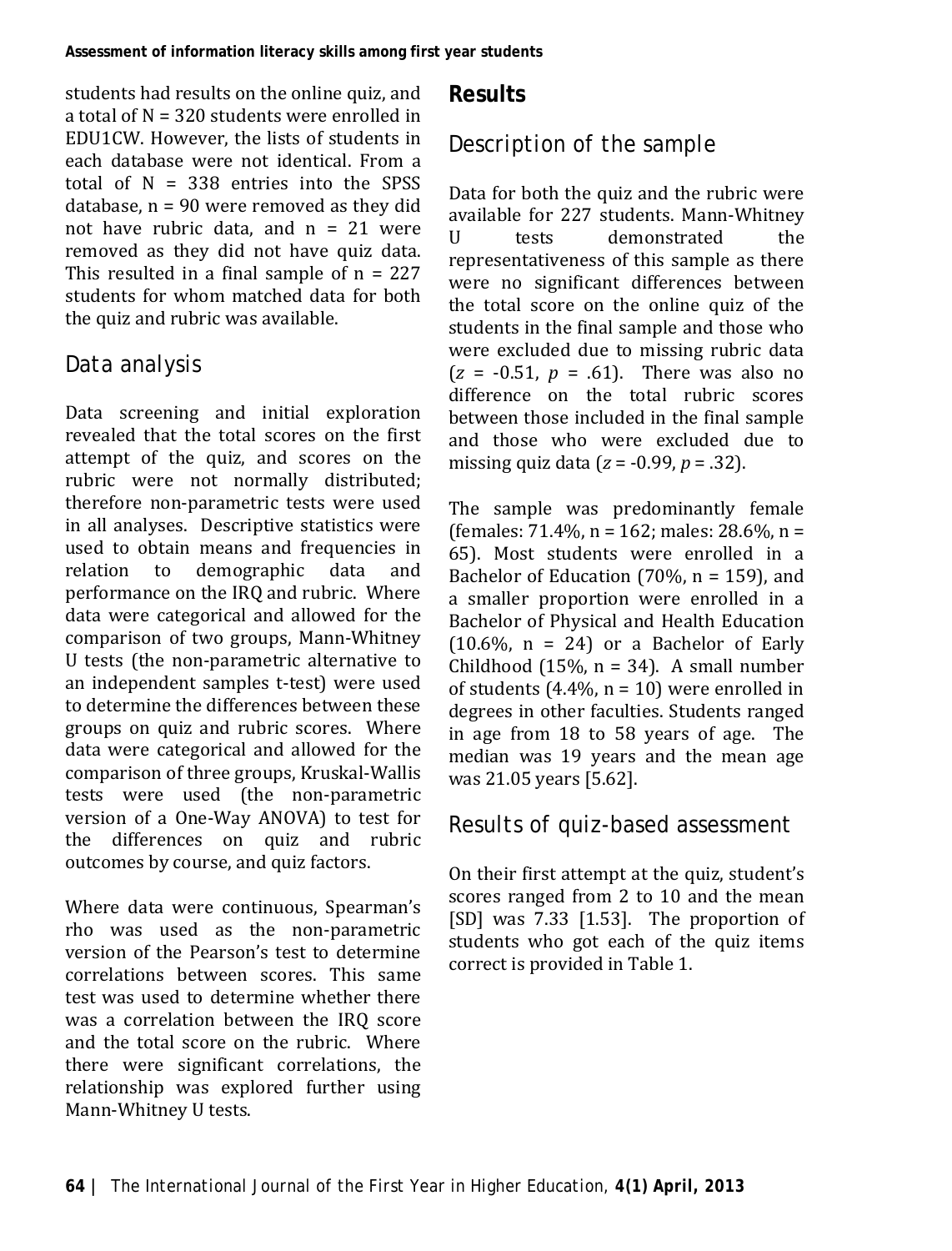|    | <b>IRQ</b>                                                                                                                                                                                               |                               |                                    |  |  |  |
|----|----------------------------------------------------------------------------------------------------------------------------------------------------------------------------------------------------------|-------------------------------|------------------------------------|--|--|--|
|    | <b>Quiz Questions</b>                                                                                                                                                                                    | Mapped to<br>LTU<br>framework | Percent (n)<br>correct on<br>first |  |  |  |
|    |                                                                                                                                                                                                          | standard                      | attempt                            |  |  |  |
| 1. | Which one of the following references refers to a journal<br>article?<br>2. You need to find scholarly journal articles about the impact of                                                              | 1 & 4                         | 47.6% (108)                        |  |  |  |
|    | climate change. Which search tool will find the BEST quality<br>information?                                                                                                                             | $\overline{2}$                | 75.8% (172)                        |  |  |  |
|    | 3. You have to write an essay on the topic: "" What main<br>concepts in this essay topic will you START with, to search for<br>relevant information?                                                     | $\mathbf{1}$                  | 35.2% (80)                         |  |  |  |
|    | 4. You type 'water shortages' into a library catalogue search and<br>get no results. What do you conclude?                                                                                               | 3                             | 93.0%<br>(211)                     |  |  |  |
|    | 5. You have just been given your next essay topic: "" Which<br>search strategy will provide the BEST searching option for<br>relevant materials?                                                         | $\overline{2}$                | 70.9% (161)                        |  |  |  |
|    | 6. Researchers must distinguish between academic journals and<br>popular magazines. Which is the BEST way to distinguish an<br>academic journal?                                                         | 3                             | 89.4% (203)                        |  |  |  |
| 7. | What is the first thing (best approach) you should think about<br>when you are given an essay topic?                                                                                                     | $\overline{2}$                | 70.5% (160)                        |  |  |  |
| 8. | Suppose you have found more relevant articles than you can<br>use for a short research essay. Which of the following is the<br>BEST way to determine the quality of a particular source?                 | $\overline{2}$                | 75.8% (172)                        |  |  |  |
| 9. | You have found journal articles and web pages on your essay<br>topic and you want to use this information to write your<br>paper. When do you need to include a reference to a source<br>of information? | 6                             | 85.0% (193)                        |  |  |  |
|    | 10. What is the MOST IMPORTANT consideration when searching<br>for information on the internet?                                                                                                          | 6                             | 89.9% (204)                        |  |  |  |

**Table 1:** *Proportion of students who chose the correct option on their first attempt at the* 

The majority of students were correct in responding to the majority of quiz items on the first attempt, with the exception of question three and question one. Just under half (47.14%,  $n = 107$ ) of students made a second attempt at the quiz. The mean score on second attempts at the quiz was 8.57 [1.68]. A further 18.06% (n = 41) made a third attempt [mean score 9.07, SD 1.32], five (2.20%) students made a fourth [mean score 9.20, SD=  $0.84$ ], and three

(1.32%) made a fifth attempt [mean score 10.00 SD = 0]. The majority of students  $(76\% \text{ n} = 174)$  completed their first attempt at the quiz in the first week of the semester, while 20.7% (n = 47) completed the quiz in the second week and  $2.6\%$  (n = 6) completed the quiz after week four.

We were interested in determining whether there were any significant correlations between demographic factors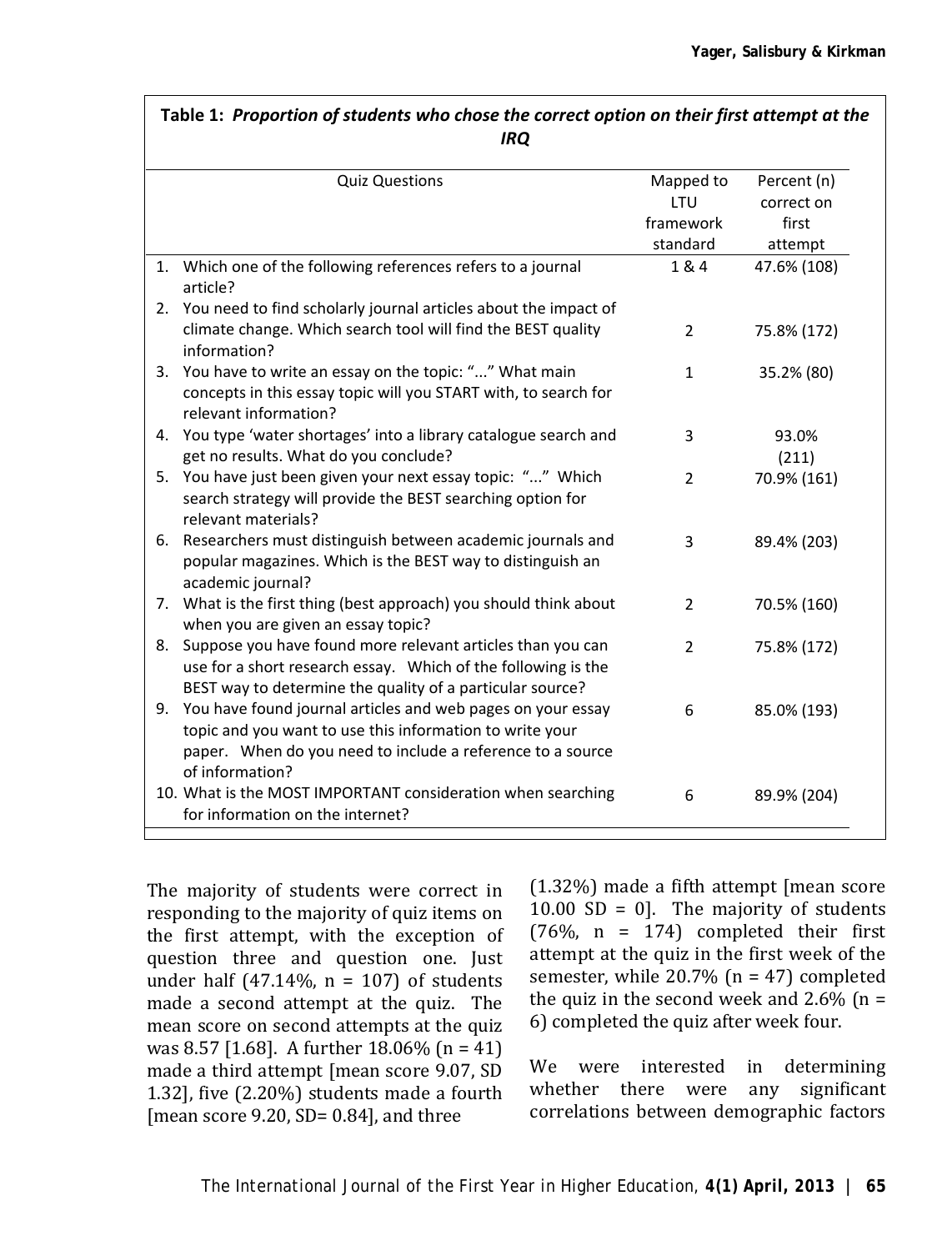and students' results on their first attempt at the quiz. Spearman's rho found that there was no significant correlation between students' age and their total score on the first quiz attempt  $(r_s = .04, p = .54)$ . Mann-Whitney U tests found that there was no significant difference between the total score on the first quiz attempt by gender (*z* = -1.52, *p* = .13). Finally, Kruskal-Wallis tests found that there was no significant difference between the total score on the first quiz attempt according to the course that students were enrolled in  $[X<sup>2</sup>(2, n = 217) = 1.66, p = .44].$ 

We were also interested in determining whether any of the factors related to the quiz were correlated with students' total scores on their first attempt. We found that students who made more than one

attempt at the quiz  $(n = 106)$  were significantly more likely to have had a lower mean score on their initial quiz attempt (mean =  $6.74$ , SD= 1.57) than those who only made one attempt at the quiz (mean =  $7.85$ , SD= 1.29), according to a Mann-Whitney-U test (*z* = -5.29, *p* = .00). Kruskal-Wallis tests found that there was no significant difference between the total score on the first quiz attempt according to the week that students completed the quiz  $[X^2(2, 226) = 0.08, p = .95]$ . There was also no significant correlation between the amount of time taken to complete the quiz and the total score on the first attempt (*rs* = 0.02,  $p = .72$ ) according to Spearman's rho.

*Results of rubric-based assessment*

| Rubric Criteria (From LTU Framework)                                                                   | Students met standard if                    | Not     | Met         | Exceed |
|--------------------------------------------------------------------------------------------------------|---------------------------------------------|---------|-------------|--------|
|                                                                                                        | they:                                       | met     |             |        |
|                                                                                                        |                                             | $%$ (n) | %(n)        | %(n)   |
| 1. Recognises the need for information                                                                 | Used journal articles and not               | 7.9%    | 66.5%       | 25.6%  |
| and determines nature and extent of<br>what is needed                                                  | other sources                               | (18)    | (151)       | (58)   |
| 2. Finds needed information effectively                                                                | Used peer-reviewed journal                  | 8.4%    | 61.2%       | 30.4%  |
| and efficiently                                                                                        | articles                                    | (19)    | (139)       | (69)   |
| Critically evaluates information and<br>3.                                                             | Identify and summarise                      | 18.9%   | 56.4%       | 24.7%  |
| the information-seeking process                                                                        | methods and results of the<br>article       | (43)    | (128)       | (56)   |
| Manages information collected and<br>4.                                                                | Provided all citation                       |         | 29.1% 51.5% | 19.4%  |
| generated                                                                                              | information and references in<br>APA style  | (66)    | (117)       | (44)   |
| 5. Applies prior and new information to                                                                | Explain methods and results                 |         | 22.1% 54.4% | 23.5%  |
| construct new concepts or<br>understandings                                                            | of the article, relate to their<br>own plan | (50)    | (123)       | (53)   |
| 6. Uses information with understanding                                                                 | Demonstrate that they know                  |         | 21.1% 59.9% | 18.9%  |
| and acknowledges cultural, ethical,<br>economic, legal, and social issues in<br>the use of information | when to cite sources to avoid<br>plagiarism | (48)    | (136)       | (43)   |
| <b>Overall Grade</b>                                                                                   | Indicated by the majority of                | 19.4%   | 59.5%       | 21.1%  |
|                                                                                                        | their standards                             | (44)    | (135)       | (48)   |

**Table 2:** *Proportion of students meeting each of the Information Literacy Framework Standards as judged by their written assessment*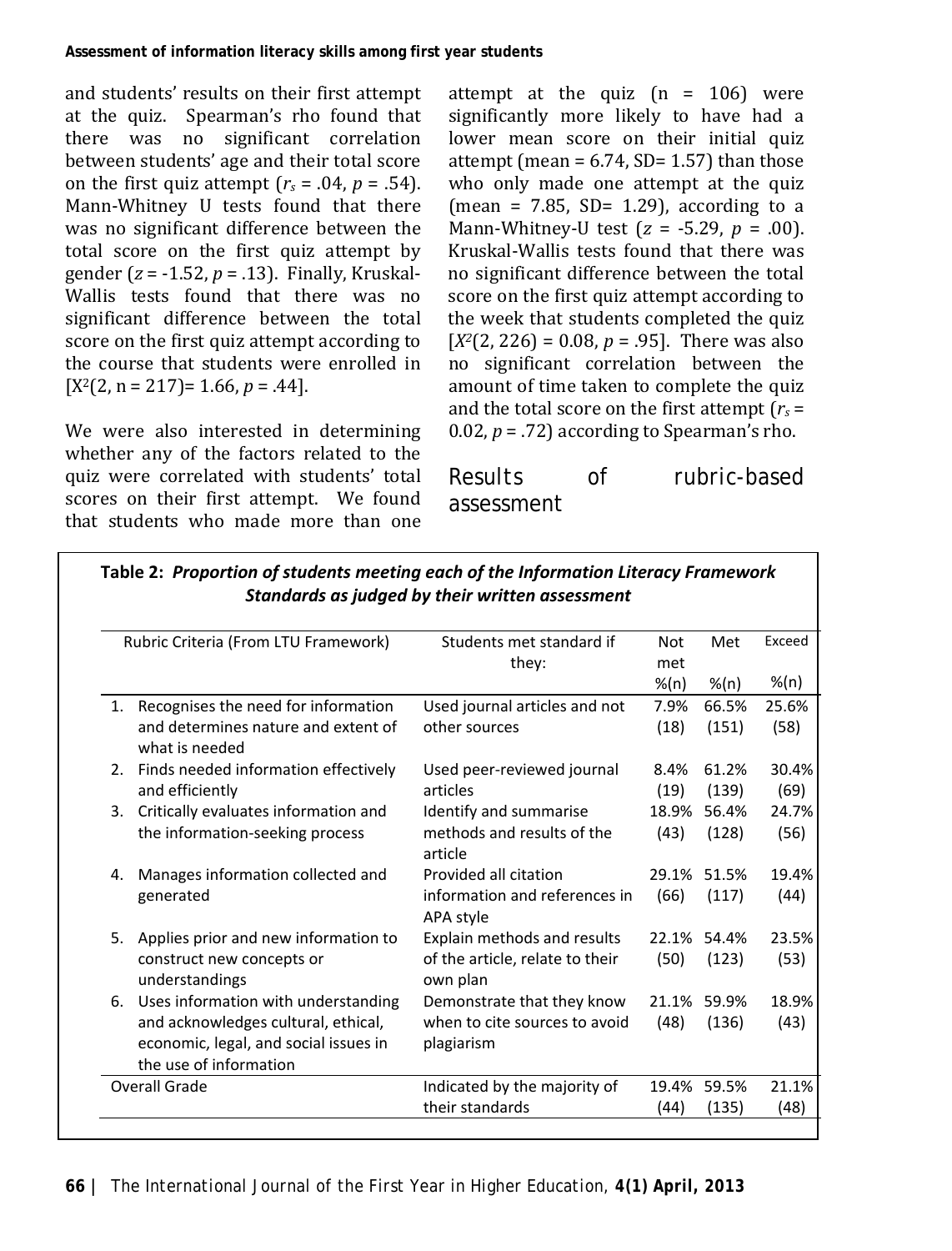The majority of students (59.5%) were considered to have met the cornerstone standards for Inquiry/Research according to the rubric-based assessment of the second stage of their major assignment. Table 2 indicates the proportion of students who met each of the standards as provided in the Information Literacy Framework, and whether students met the standards overall.

Again, we were interested in determining whether there were any relationships between demographic factors and total rubric scores. Total rubric scores were generated by adding together the values of not meeting the standard (1), meeting the standard (2) or exceeding the standard (3) for each of the six areas of the framework. There was a significant difference between the mean total rubric scores by gender, as males were significantly more likely (*z* = - 2.67,  $p = .00$ ) to receive a lower score on the rubric (mean =  $11.41$ , SD=  $3.01$ ) than females (mean = 12.61, SD= 1.52) according to the Mann Whitney U test. However there were no correlations between age and total rubric scores (Spearman's rho,  $r_s = 0.11$ ,  $p = .11$ ). There was also no significant difference between total rubric scores according to the course that students were enrolled in  $[X^2(2, 216) =$ 0.42,  $p = .81$ ] according to a Kruskal-Wallis Test.

#### *Relationship between quiz and rubric scores*

As the IRQ and the rubric were based on the same Information Literacy Framework, and attempting to measure the same construct in very different ways, we were interested in seeing whether there was a relationship between the scores on these assessments. It is important to note that we did not consider this to be a repeated

measures analysis of the change in student scores from the quiz (in week 1) to the rubric (in week 6), as this would require using the exact same measure at each timepoint to make the analysis valid. Instead, we were interested in seeing whether students' scores on the two tasks were related, and whether the quiz could be a valid instrument for determining whether students would meet the standard in their written assessment.

Spearman's rho indicated that there was a significant positive correlation between scores on the initial quiz attempt, and the total grade given on the rubric  $(r_s = 0.21, p$ = .001). Cohen (1988) classifies a correlation of 0.2 as within the small range (from 0.10-0.29). Although statistically significant, quiz scores only explained 4.49% of the variance on the rubric score. The dataset was then split according to other interesting groups. There was a stronger correlation between quiz and rubric scores for those who were recent school leavers [aged 18 or 19;  $r_s = 0.25$ ,  $p \le$ .01] as opposed to others [aged 20 years or over;  $r_s = 0.17$ ,  $p < .05$ ]. In addition there was a stronger correlation between quiz and rubric scores for males  $(r_s = 0.24, p <$ .05) than for females  $(r_s = 0.19, p < .05)$ . Finally there was a stronger correlation for those students enrolled in a Bachelor of Early Childhood  $(r_s = 0.50, p < .01)$  than those in the Bachelor of Education  $(r_s =$ 0.16,  $p = .05$ ) or Bachelor of Physical and Health Education ( $r_s$  = 0.23,  $p < .05$ ).

A Kruskal-Wallis test was used to compare the initial quiz results of students who were later classified as either having met, not met or exceeded the standards according to the rubric based assessment of their written work. It was found that there was a significant difference overall  $[X<sup>2</sup>(2, 226) = 14.68, p = .00]$ , and that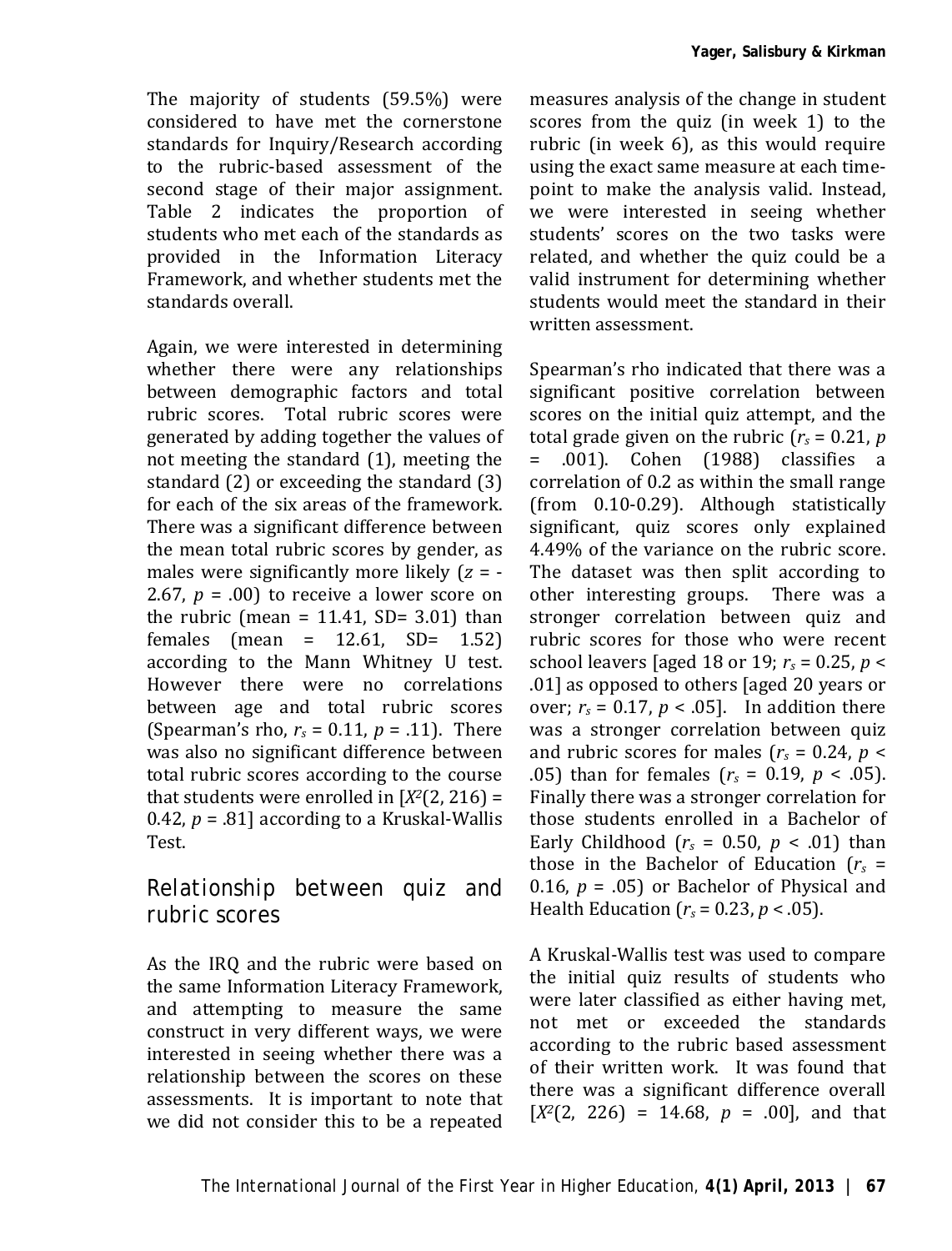scores were as expected, as those who were considered to have not met the standard  $(n = 44)$  had a mean initial quiz total score of 6.61 [1.69]; those who met the standard  $(n = 135)$  had mean quiz scores of 7.38 [1.45]; and those who exceeded the standard  $(n = 47)$  had a mean quiz score of 7.85 [1.38]. Follow up Mann-Whitney U tests found that those who did not meet the standard in the rubric had a significantly lower mean score on the quiz than those who met  $(z = -2.9, p = .00)$  and those who exceeded the standard (*z* = - 3.65,  $p = .00$ ). However those who were classified as exceeding the standard in the rubric did not have a significantly higher score on the initial quiz attempt than those who met the standard (*z* = -1.77, *p* = .08).

In order to evaluate the accuracy of the quiz in determining Inquiry/Research skills in real terms, we did some further analyses. Using the mean scores given above, we determined a cut-off score of seven as representing the midpoint between the mean quiz scores of those who met and did not meet the standard according to their rubric assessment. When a quiz score of 7 is used as a cut-off point, only 27.7% ( $n = 20$ ) of the  $n = 112$ students who had an initial quiz score of 7 or less were identified as not meeting the standard according to the rubric later on. A further  $57.1\%$  (n = 64) of these students who received a quiz score of less than seven were classified as having met the standard and  $15.2\%$  (n = 17) were classified as having exceeded the standard based on their work that was assessed in the rubric.

# **Discussion**

In this paper, we provided details of an embedded approach to the development of Inquiry/Research skills into a first year,

first semester subject using constructive alignment. We compared the scores of 227 students on two different approaches of assessment of Inquiry/Research skills. We found that there was a positive, significant correlation between students' scores on a ten question, online quiz (the IRQ) and a<br>rubric-based assessment of their rubric-based assessment of their Inquiry/Research skills. However, the relative strength of this relationship was low. Correlations were stronger for students who were male, recent school leavers (aged 18 or 19) and enrolled in the Bachelor of Early Childhood course.

The IRQ identified 27.7% of students who were later classified as not meeting cornerstone standards on the rubric-based assessment of their written work. This indicates that an online quiz might be useful in terms of identifying some, but not<br>all. students who could be offered students who could be offered additional workshops and resources. It was interesting that the likely cut-off score for not meeting the standard (7) was quite high, and this might reflect the difficulty of the quiz questions. An important practical finding was that the quiz was not particularly useful in determining those students who would later go on to demonstrate that they exceeded the<br>cornerstone-level standards in cornerstone-level Inquiry/Research.

Both forms of assessment were based on the La Trobe University Information Literacy Framework but were very different in terms of the investment of staff time, and the feedback that was provided<br>to students. Using students' written Using students' written assessment to evaluate their research skills was useful in this subject, and we found that this is the only mechanism by which students with high information literacy levels can be identified. However, it was also extremely time consuming. Although rubric-based assessment of information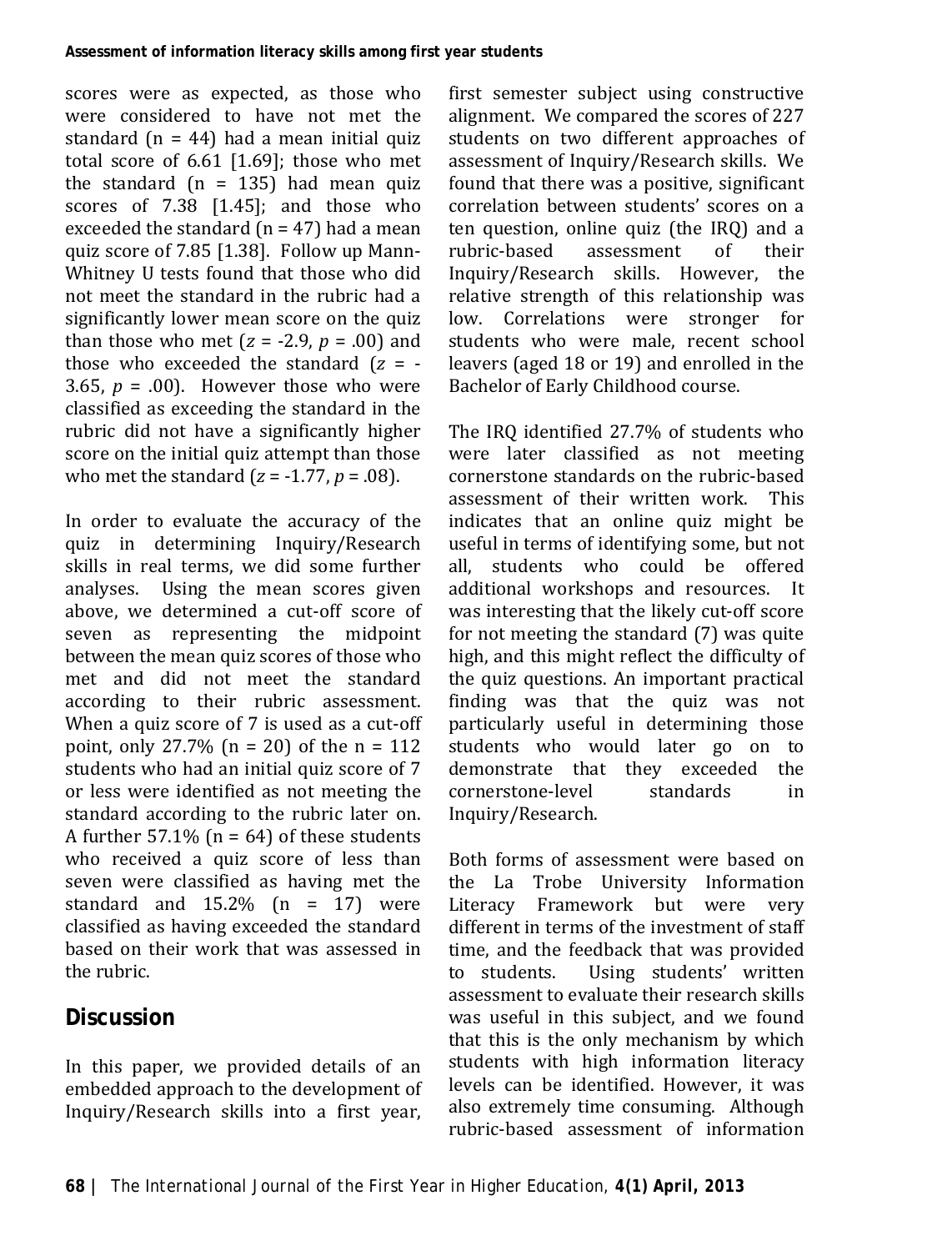literacy skills is considered to be beneficial by many others (e.g., Knight, 2006), most who use this approach do so to assess information literacy and research skills at the capstone level, where class sizes may be smaller.

We suggest that, rather than choosing one form of graduate capability assessment over the other, using the quiz and rubric in tandem offers more opportunities for learning and assessment. Other authors<br>have indicated that students' selfindicated that students' perceptions of their information literacy skills are particularly inaccurate, which might make them less likely to seek unprompted assistance (Dean & Cowley, 2009). Price and colleagues (2011) found<br>that first vear students initially that first year students initially demonstrated higher levels of confidence in their own information literacy skills than those in later year levels at university, but they revised their confidence upon the receipt of feedback in relation to their performance. Using online quizzes at the very beginning of first year may assist students in more accurately determining their capabilities in this area, and provide additional motivation for attending classes<br>with face-to-face delivery of skills face-to-face delivery of skills instruction, as well as the use of online materials. Rubric-based assessment that is embedded within a formative assessment process can then support students in their development of these skills, and ultimately reward them for exceeding standards and doing well.

In our attempt to evaluate two methods of assessment of research skills, we were limited by a major practical issue. Frameworks and standards generally identify information literacy processes, whereas assessment of these skills is generally limited to the outputs or outcomes of these processes (Willison &

O'Regan, 2005). Some of the criteria from the framework used for the rubric referred to processes that students would use, whereas teaching staff could only provide grades and feedback on the outcomes of those processes, as demonstrated in their written assessment. This issue will persist unless researchers and university staff commit to identifying the areas of frameworks that might be practically determined using student assessments. There were some other limitations to this<br>assessment and research Both assessment and research. Both<br>assessments were relatively brief assessments were relatively brief considerations of students' ability in this area. Students might have had assistance from others when completing their IRQ, which may have influenced the results. There may also have been some variability<br>in the grading of students' in the grading of students' Inquiry/Research skills on the rubric as inter-rater reliability was not able to be calculated.

### **Conclusion**

We found that both an online quiz, and a more complex rubric-based assessment of students' research skills were useful in the<br>assessment of student graduate assessment of student graduate<br>capabilities such as research and capabilities such as research and information literacy. As there was very little discipline focus, these findings have implications for all involved in teaching first year students. This includes library and other support staff as well as academics in a range of disciplines that aim to develop and assess student graduate capabilities and skills such as information literacy and research.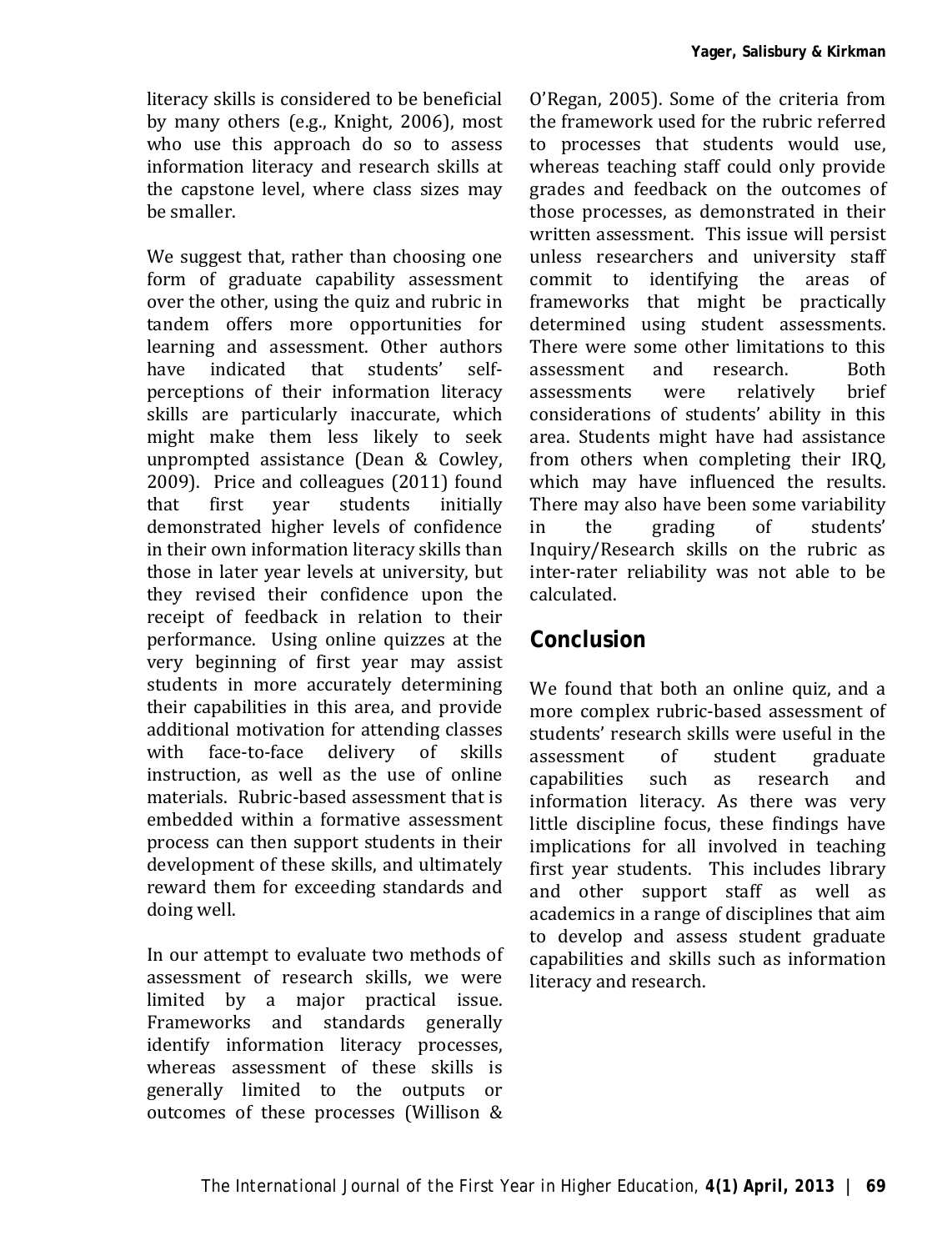### **References**

- Anderson, K., & May, F. (2010). Does the method of instruction matter? An experimental<br>examination of information literacy  $examination$  of information instruction in the online, blended, and faceto-face classrooms. *The Journal of Academic Librarianship, 36*(6), 495-500.
- Andrews, T., & Patil, R. (2007). Information literacy for first-year students: An embedded curriculum approach. *European Journal of Engineering Education, 32*(3), 253-259. doi: 10.1080/03043790701276205
- Barrie, S. (2007). A conceptual framework for the teaching and learning of generic graduate attributes. *Studies in Higher Education, 32*(4), 439-458. doi: 10.1080/03075070701476100
- Biggs, J., & Tang, C. (2007). *Teaching for quality learning at university* (3rd ed.). Berkshire, UK: Society for Research into Higher Education & Open University Press.
- Bundy, A. (Ed.). (2004). Australian and New Zealand Information Literacy Framework, principles, standards and practice (2nd ed.). Adelaide, Australia: ANZIIL and CAUL.
- Cassar, A., Funk, R., Hutchings, D., Henderson, F., & Pancini, G. (2012). Student transitions-Evaluation of an embedded skills approach to scaffolded learning in the nursing curriculum. *The International Journal of the First Year in Higher Education, 3*(1), 35-48. doi: 10.5204/intjfyhe.v3i1.102
- Cohen, J. (1988). *Statistical power for the social sciences*. Hillsdale, NJ: Laurence Erlbaum and Associates.
- Dean, A., & Cowley, K. (2009). *Creating a foundation for generic skills by embedding information literacy in commencing student assessment tasks*. Paper presented at the Australian & New Zealand Marketing Academy Conference [ANZMAC]. Monash University, Melbourne: Australia, 30/11/2009- 2/12/2009. Retrieved from [http://www.duplication.net.au/ANZMAC09](http://www.duplication.net.au/ANZMAC09/papers/ANZMAC2009-546.pdf) [/papers/ANZMAC2009-546.pdf](http://www.duplication.net.au/ANZMAC09/papers/ANZMAC2009-546.pdf)
- Educational Testing Service. (2004). ICT literacy Assessment: An issue paper from ETS.<br>Princeton, NJ. Retrieved from Retrieved [www.ets.org/ictliteracy](http://www.ets.org/ictliteracy)
- Grafstein, A. (2002). A discipline-based approach to<br>information literacy. The lournal of information literacy. *Academic Librarianship, 28*(4), 197-204. doi: 10.1016/S0099-1333(02)00283-5
- Kent State University Libraries and Media Services.<br>
(2007). Project SAILS: Standardized (2007). *Project SAILS: Standardized assessment of information literacy skills* (Kent, OH). Retrieved from <https://www.projectsails.org/>
- Knight, L. (2006). Using rubrics to assess information literacy. *Reference Services Review, 34*(1)*,* 43-55. doi: [10.1108/00907320610640752](http://dx.doi.org/10.1108/00907320610640752)
- La Trobe University. (2009). *Design for earning. Curriculum review and renewal at La Trobe University.* Melbourne, Australia: La Trobe University.
- La Trobe University. (2011a). *Information literacy <i>(Reference Number 516003P).* Retrieved from [http://www.latrobe.edu.au/policy/docume](http://www.latrobe.edu.au/policy/documents/information-literacy-poilcy.pdf) [nts/information-literacy-poilcy.pdf](http://www.latrobe.edu.au/policy/documents/information-literacy-poilcy.pdf)
- La Trobe University. (2011b). *Appendix 1 - Information literacy framework. Information literacy procedure*. Retrieved from [http://www.lib.latrobe.edu.au/about/infoli](http://www.lib.latrobe.edu.au/about/infolit.php) [t.php](http://www.lib.latrobe.edu.au/about/infolit.php)
- Price, R., Becker, K., Clark, L., & Collins, S. (2011). Embedding information literacy in a firstyear business undergraduate course. *Studies in Higher Education, 36*(6), 705-718. doi: 10.1080/03075071003725350
- Scharf, D., Elliott, N., Huey, H., Briller, V., & Joshi, K. (2007). Direct assessment of information<br>literacy using writing portfolios  $The$ literacy using writing portfolios. *Journal of Academic Librarianship, 33*(4), 462-478. [10.1016/j.acalib.2007.03.005](http://www.sciencedirect.com/science/article/B6W50-4NM5XT8-1/2/f1d234cf14f56d412e6603da2072225a%20http:/dx.doi.org/DOI:10.1016/j.acalib.2007.03.005)
- Taylor, J. (2008). Assessment in first year university: A model to manage transition. *Journal of University Teaching and Learning Practice, 5*(1), 20-33.
- Treleaven, L., & Voola, R. (2008). Integrating the development of graduate attributes through constructive alignment. *Journal of*